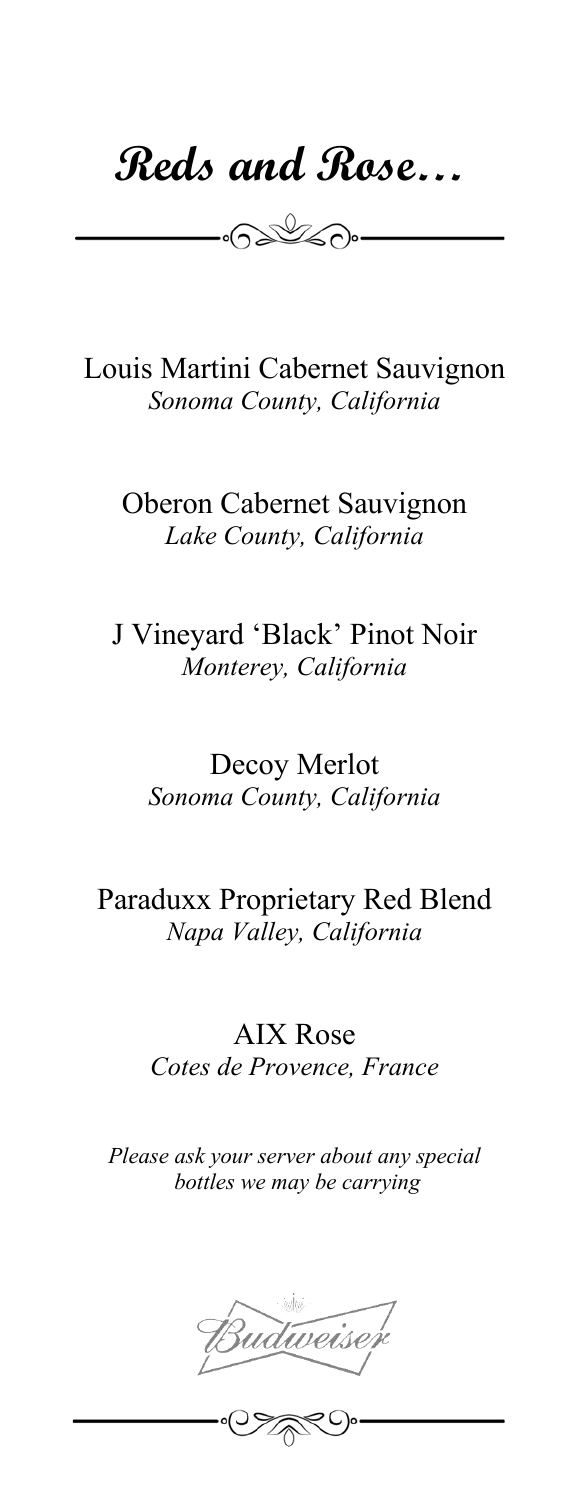# **Whites and Sparkling…**

 $\frac{1}{\sqrt{2\pi}}\int_{0}^{\sqrt{2\pi}}\sqrt{1-\left(\frac{1}{\sqrt{2\pi}}\right)^{2}}\sqrt{1-\left(\frac{1}{\sqrt{2\pi}}\right)^{2}}\sqrt{1-\left(\frac{1}{\sqrt{2\pi}}\right)^{2}}\sqrt{1-\left(\frac{1}{\sqrt{2\pi}}\right)^{2}}\sqrt{1-\left(\frac{1}{\sqrt{2\pi}}\right)^{2}}\sqrt{1-\left(\frac{1}{\sqrt{2\pi}}\right)^{2}}\sqrt{1-\left(\frac{1}{\sqrt{2\pi}}\right)^{2}}\sqrt{1-\left(\frac{1}{\sqrt{2\pi}}\right)^{2}}\sqrt{$ 

Ramey Chardonnay *Russian River Valley, California*

Sonoma-Cutrer Chardonnay *Sonoma County, California*

Franciscan Chardonnay *Napa Valley, California*

Banfi San Angelo Pinot Grigio *Toscana, Italy*

Whitehaven Sauvignon Blanc *Marlborough, New Zealand*

> LaMarca Prosecco *Veneto, Italy*

Schramsberg Mirabelle Brut Rosé *North Coast, California*

Lucien Albrecht Brut Rose *Alsace, France*

Piper Sonoma, Blanc de Blanc Brut *Sonoma County, California*

Budweiser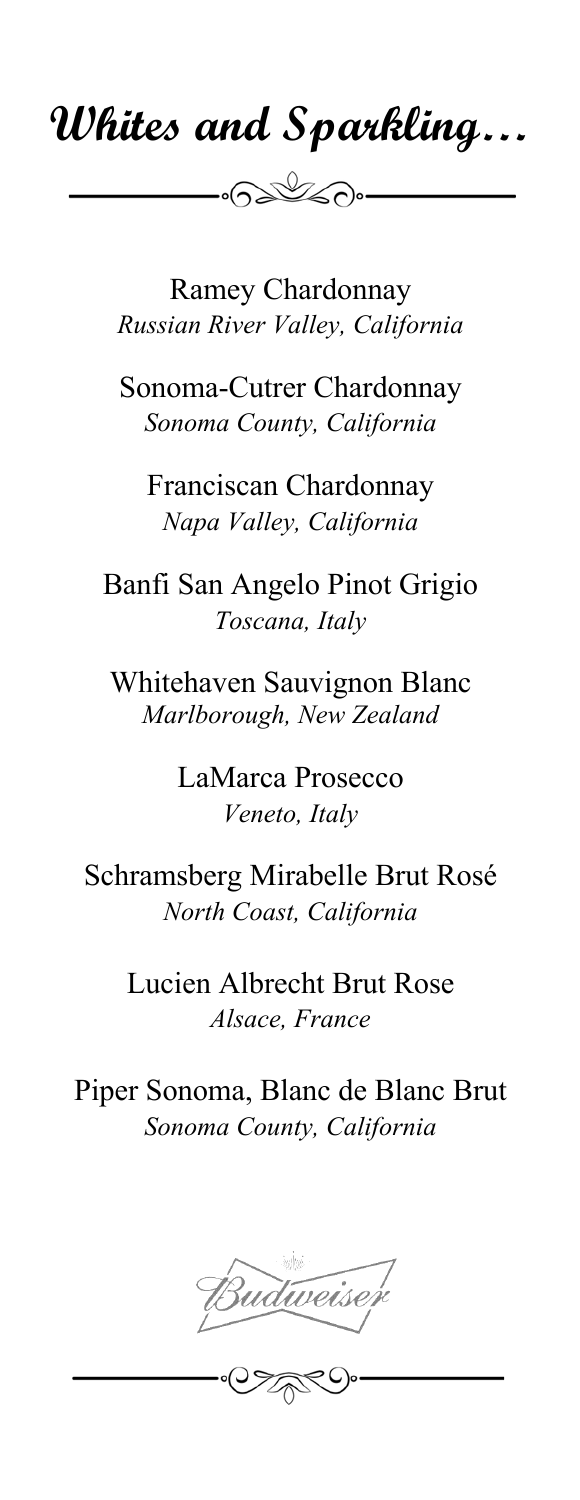**Beer…**

 $\odot$ 

## **CLASSIC**

Budweiser- American Lager Bud Light- American Lager Bud Light Seltzers- Mango, Black Cherry Budweiser Zero- Non-Alcoholic Lager

#### **PREMIUM**

Michelob Ultra- Pale Lager Corona- Pale Lager LaBatt Blue-Pale Lager Stella Artois- Belgian Pilsner Modelo Especial- Pale Lager

## **CRAFT**

3 Floyd's Zombie Dust- American Pale Ale Allagash White- Wit Ale Goose Island IPA- India Pale Ale Goose Island 312- Wheat Ale Goose Island 312 Lemonade Shandy Goose Island Hazy Rotator Series- New England IPA Haymarket Speakerswagon- Pilsner Stone Delicious- Gluten Reduced IPA

Virtue Michigan Apple- Cider

Budweiser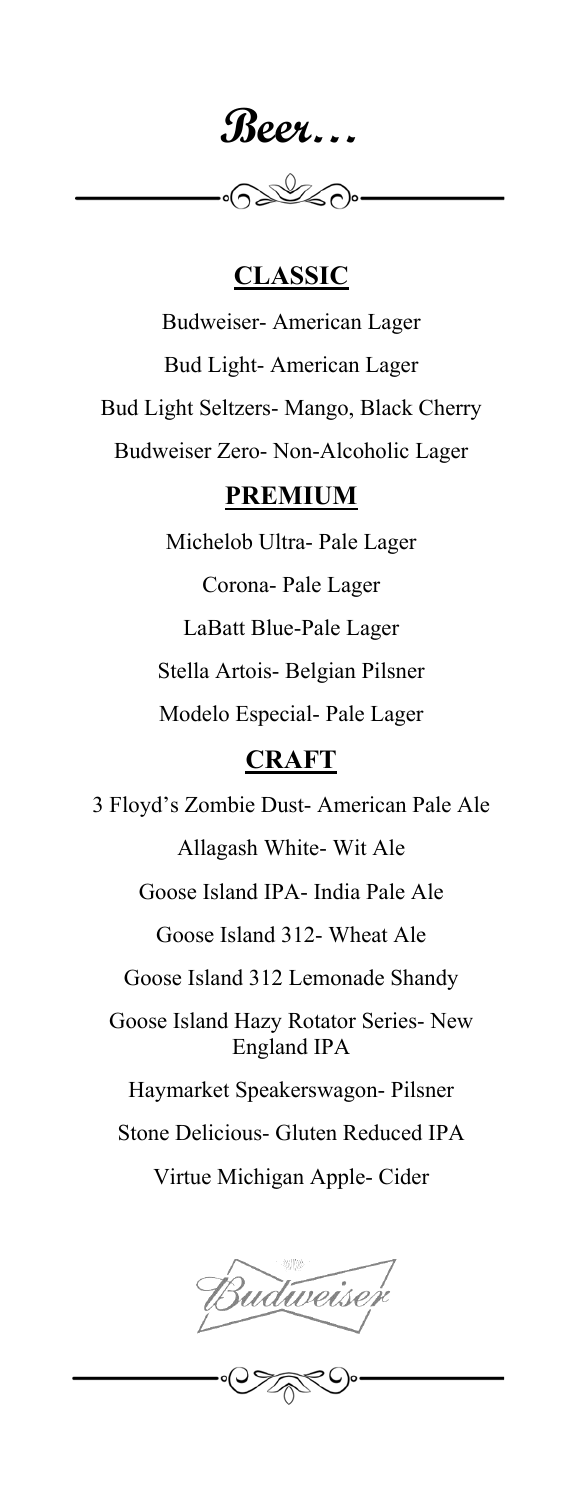

# **Jalisco Pineapple**

Don Julio Blanco Tequila, Fresh Lime Juice, Pineapple, Absinthe Ginger Beer

## **Hibiscus Punch**

Ketel One Oranje Vodka, Fresh Lemon Juice, Pineapple, Orgeat (Almond)

## **Dutch Mule**

Ketel One Family Vodka, Fresh Lime Juice, Barritt's Ginger Beer

## **Tennessee Whiskey Lemonade**

George Dickel No 12 Tennessee Whiskey, Lemon, Sugar, Black Tea, Soda Water

#### **Blueberry Spritzer**

Tanqueray Gin, Blueberry, Fresh Lemon Juice, Sparkling Water, Rosemary

#### Disaronno Amaretto

Bailey's Original Irish Cream

Cointreau

Chambord

Grand Marnier

Kahlúa

#### Sambuca Romana

Rémy Martin VSOP

Mr. Black Coffee Liqueur